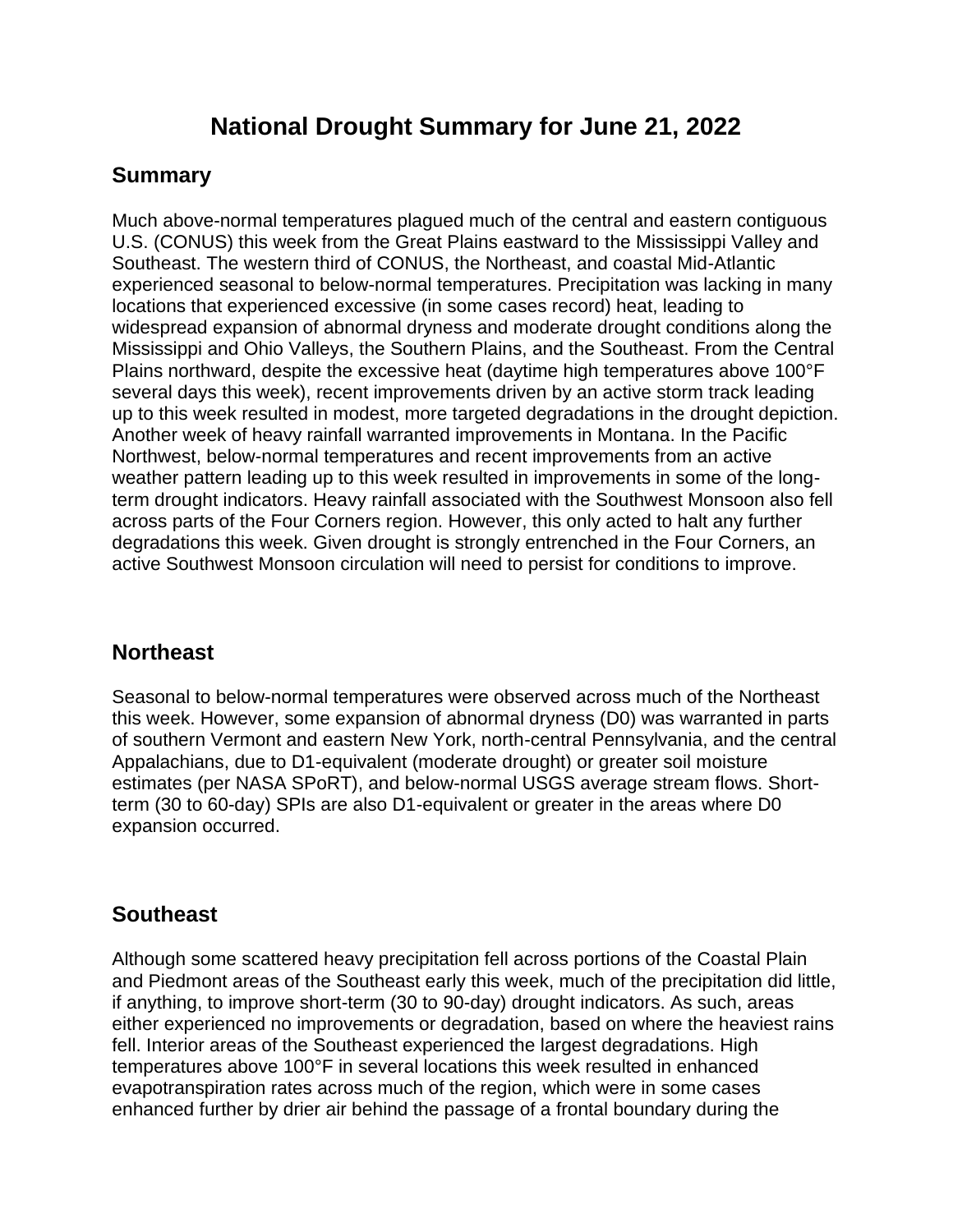weekend (June 18-19). Heavy rainfall early this week was generally brief, with increased runoff due to hardened and/or poor antecedent topsoil moisture conditions. Some topsoils did see some very modest, localized improvements. However, the subsoils are still substantially low (widespread root zone soil moisture rankings below the 20th percentile with scattered pockets falling below the 5th percentile, per NASA SPoRT) and many farmers are reporting stressed crops and vegetation, as the plants are unable to reach deeper soil moisture due to shallow root systems caused by plant stress. Additionally, daily stream flows have steadily declined leading up to the end of the week (Tuesday, June 21).

# **South**

Extreme heat, high winds, and below-normal precipitation continued in Texas, leading to another round of degradations this week across the state. Extreme heat and belownormal precipitation also lead to the widespread expansion and addition of abnormal dryness (D0) and moderate drought (D1) across the Lower Mississippi and Tennessee Valleys. Soil moisture conditions quickly deteriorated this week (falling below the 30th percentile across many areas that saw expansion). Additionally, daily and 7-day average USGS stream flows fell below-normal (below the 24th percentile) and vegetation indices are also indicating increased stress to plants. Short-term (30 to 60 day) deficits are starting to accumulate also, with many areas across the Lower Mississippi and Tennessee Valleys experiencing 4 to 6 inch rainfall deficits over the last 60 days.

#### **Midwest**

1-category degradations - expansion and/or introduction of abnormal dryness (D0), moderate drought (D1), and severe drought (D2) - were warranted across the Middle Mississippi Valley, Ohio Valley, and parts of the Corn Belt. Parts of the Ohio Valley have seen a gradual increase in precipitation deficits in the last 60 days. However, over the last month, there has been a more rapid decline in rainfall, with parts of the Middle Mississippi Valley experiencing 3 to 4 inch rainfall deficits in the last 30 days. NASA SPoRT is indicating widespread soil moisture rankings falling below the 20th percentile over a depth of 200 cm and daily USGS stream flows have shown a consistent decline in most areas. This week's hot temperatures also led to very high evapotranspiration rates. One report out of Missouri estimated the total weekly loss of surface moisture to be around 1.75 inches.

#### **High Plains**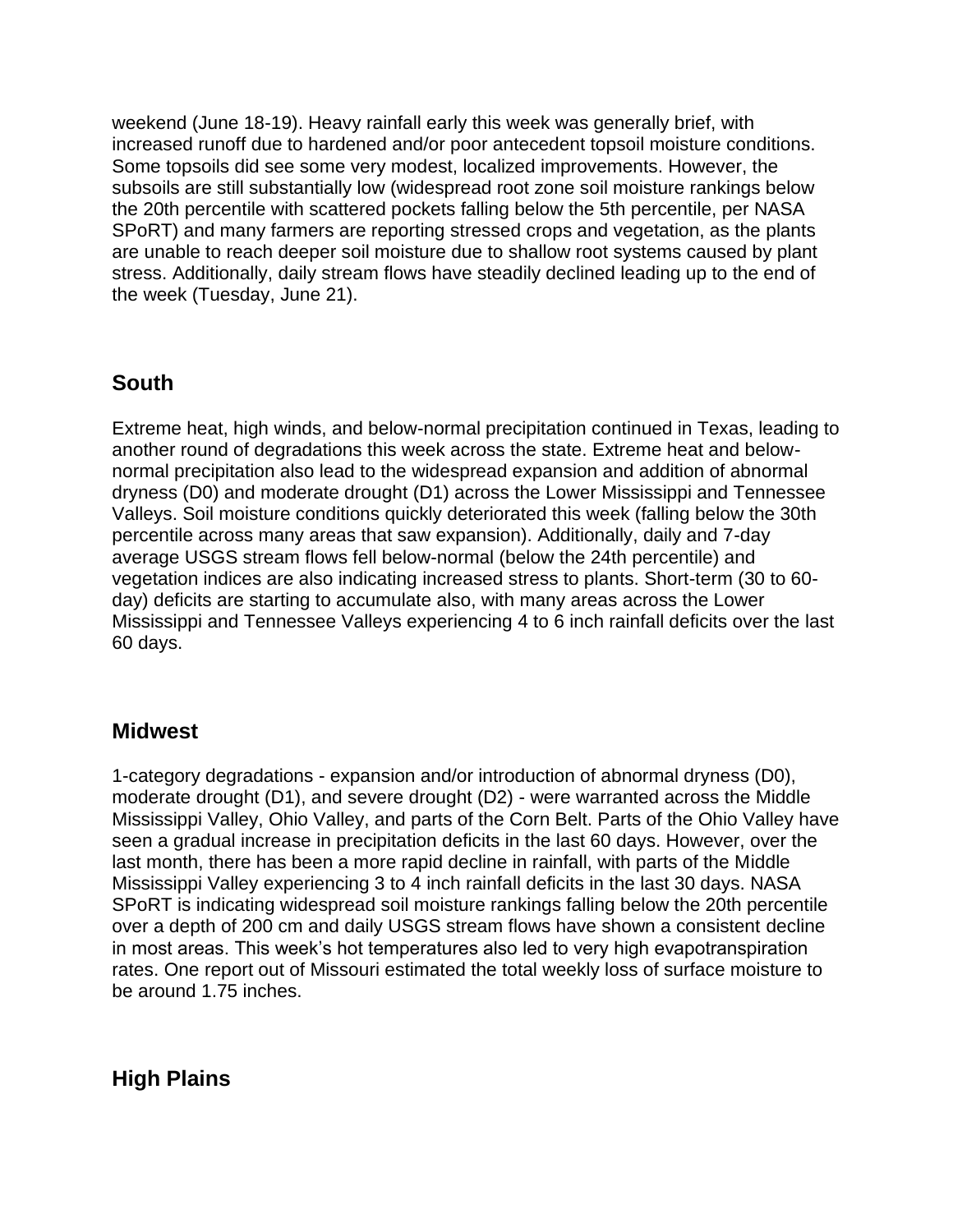Much of the High Plains Region has seen beneficial rainfall and temperatures averaging near to below-normal over the past 30 days, with the exception of a few locations. Some targeted improvements were warranted across parts of southeastern Nebraska this week, which picked up 1.5 to 3 inches of rainfall (per AHPS estimates). Targeted improvements were also made in parts of Colorado and northern Wyoming due to a robust Southwest Monsoon circulation and an active storm track across the Northern Tier, respectively. Conversely, high winds and hot temperatures, which exceeded 100°F several days this week, resulted in high evapotranspiration rates and, subsequently, degradations for parts of the Central Plains. Evapotranspiration rates approaching 0.5 inches per day were reported in western Nebraska.

#### **West**

Much of the Northern Tier of the U.S. from the Pacific Northwest to the Northern Plains has seen marked improvements in recents months due to a persistent storm track and near to below-normal temperatures. That same pattern continued this week, leading to 1-category improvements from the Pacific Northwest eastward to Montana. Improvements in Montana are the result of 7-day precipitation surpluses of more than 1 inch for many locations and near to below-normal temperatures. In the Pacific Northwest, long-term indicators continued to improve due to the recent storminess and below-normal temperatures leading up to this week. In the Four Corners region, heavy rainfall was observed in a large swath stretching across western New Mexico, due to a robust Southwest Monsoon circulation. However, there were no marked improvements to drought indicators this week to warrant improvements. Given drought is strongly entrenched in the Four Corners, an active Southwest Monsoon circulation will need to persist for conditions to improve.

# **Caribbean**

In Puerto Rico, 1-category degradations in the eastern and southern parts of the island were the result of 90-day precipitation deficits of 10 inches or greater and 7 to 28-day average USGS stream flows running below the 10th percentile of the historical distribution (below the 5th percentile at some stations).

The U.S. Virgin Islands remained status quo with St. Thomas at D2-SL, St. Croix at D3- SL, and St. John at D2-SL.

The NWS's last 7-day precipitation estimates for St. Thomas and St. John were 0.25 inches or less for the past week. St. Croix received up to an inch on the southwest part of the island and as little as 0.01 on the east end of the island.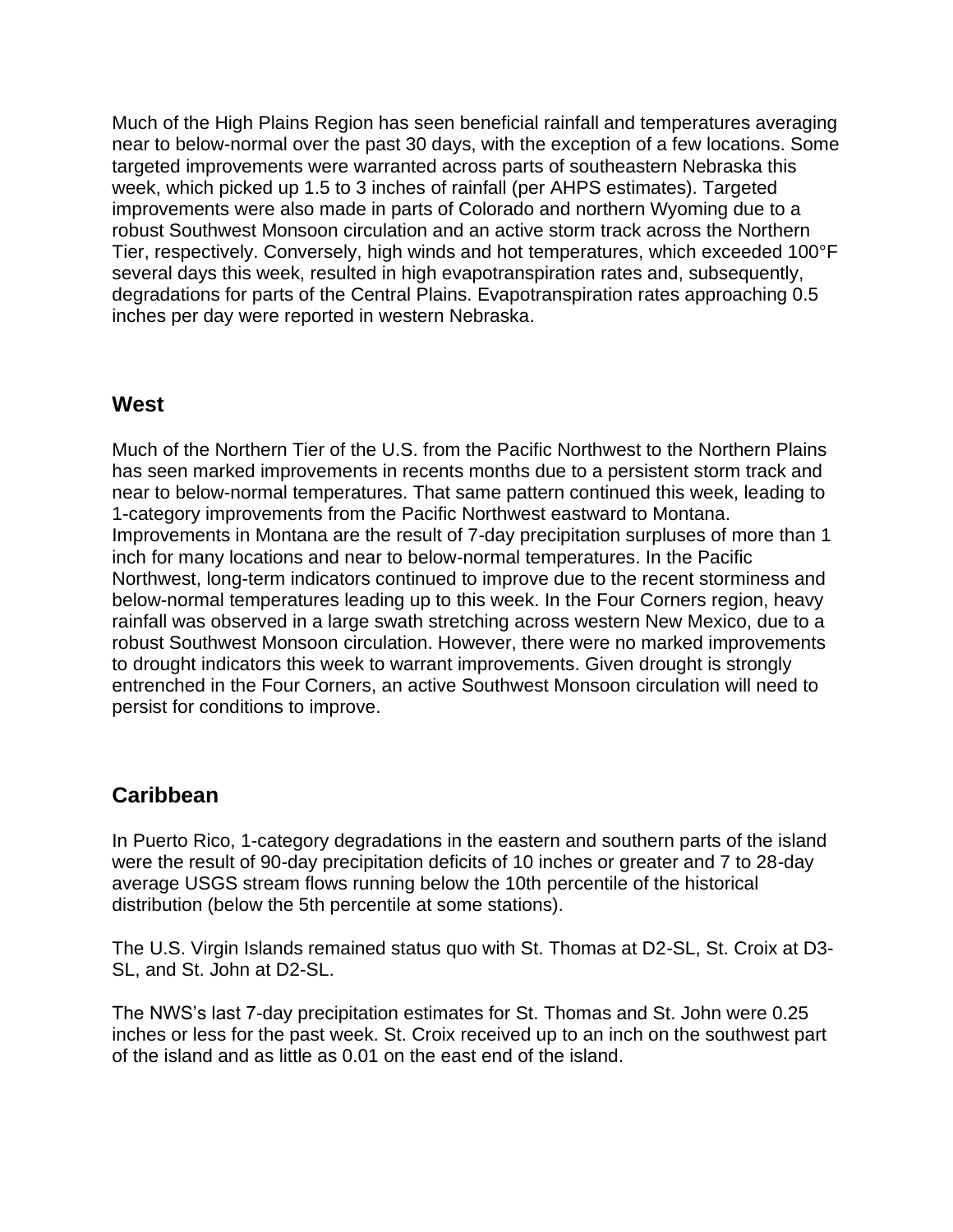St. Thomas CoCoRaHS observers reported 0.13 inches or less. The SPI for all time frames indicated moderate to severe drought, except the 6-month SPI, which pointed toward abnormal dryness. St. Thomas' well was at 16.17 feet below land surface, which is very low, and continued its decline.

St. Croix locations received 0.37 inches or less, as reported by island CoCoRaHS observers. SPI values ranged from abnormal dryness to extreme drought and averaged to severe drought. The well, however, was at its lowest point in the past five years and continued to drop.

St. John's CoCoRaHS observers reported 0.26 inches or less for the past week SPI values varied from moderate to extreme drought, averaging to severe drought. The well level on St. John was 21.64 feet below the land surface and was a little over two feet above the lowest level recorded in the last five years.

# **Pacific**

Much of southern Mainland Alaska is experiencing abnormally dry (D0) to severe drought (D2) conditions. This week, locally heavy rainfall (exceeding 1 inch) fell near Denali National Park, warranting some removal of D0. Persistent shower activity also resulted in improvement in moderate drought (D1) conditions northwest of Fairbanks. In addition, below-normal temperatures and above-normal rainfall resulted in improvement from D1 to D0 in southwestern Alaska. Conversely, along the west coast of the Mainland, 1-category degradations were warranted in the lower Yukon River delta and the lower Selawik and Kobuk Valleys, where below-normal precipitation was again observed and short-term SPEIs have trended downward - D2 to D4-equivalent (severe to exceptional drought). Hydrologically, Alaska is in good shape, as stream flows are running near and above-normal. However, the fire season is continuing to ramp up, as the state has already reached 1 million acres burned.

In Hawaii, drought deterioration was again warranted this week, mainly northwest of the Big Island. On the Big Island, trade winds resulted in consistent day-to-day windward rainfall and, when coupled with NDVI, resulted in a realignment of moderate drought (D1). Elsewhere along the island chain, deterioration was observed due to a continued decline of stream flows, NDVI estimates, and below-normal 7-day precipitation.

The Republic of Palau received 2.97 inches at Koror COOP and 4.02 inches at Palau IAP and remains free of dryness. Two inches of rain weekly is enough to meet minimum water needs for these and most other Pacific islands, except for the Mariana Islands, which need about an inch weekly for minimum water needs.

The Mariana Islands all remained at D0-S. Rainfall was 1.45 inches for Guam, while Rota received 1.25 inches, and Saipan reported 0.70 to 1.26 inches. Because rainfall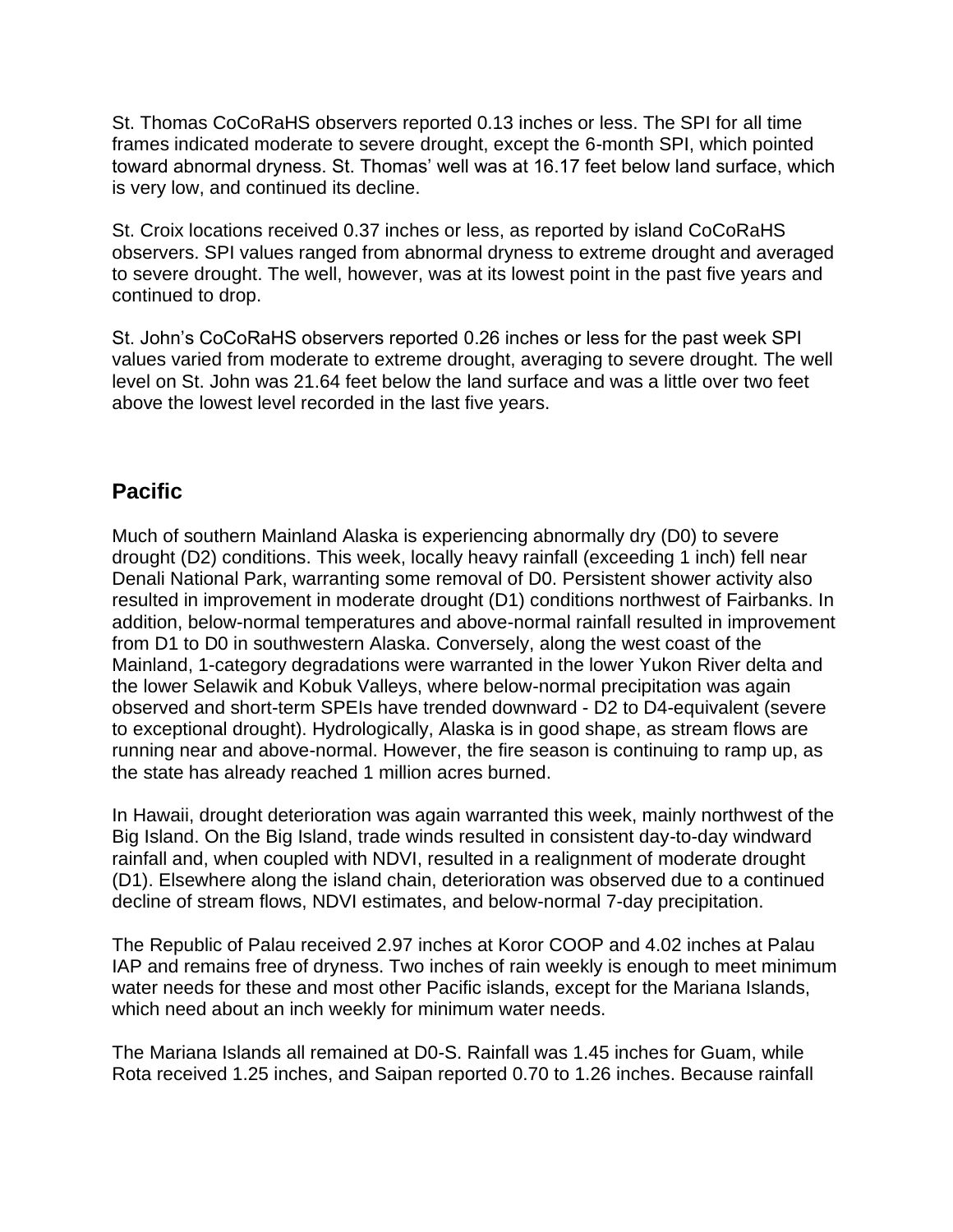has been low in recent weeks, the drought status of these islands was not improved despite receiving normal rainfall for the week.

The Federal States of Micronesia were mixed with Kapingamarangi at D2-SL and receiving 0.54 inches for the week after a couple of weeks without any rain. Some other locations were shy of the two-inch minimum for the week, like Chuuk with 1.20 inches, Woleai with 1.02 inches, and Yap with 1.04 inches, but have received enough rain in previous weeks so as not to be a worry yet. All other locations reported nearly 2 inches of rain or more. Nukuoro received the most with 5.45 inches.

The Marshall Islands were free of drought, but Wotje remained at D0-L with 1.68 inches for the week. The only location receiving more than 2 inches for the week was Ailinglaplap with 2.30 inches. Rainfall has been low for the past two weeks for Jaluit and Mili with those locations reporting 0.55 and 1.04 inches, respectively, but not low enough to introduce D0.

American Samoa remained free of dryness and reported 1.44 inches at Pago Pago, an inch at Toa Ridge and 0.98 inches at Siufaga Ridge.

#### *Looking Ahead*

A storm system near the coast of the Carolinas will bring chances for heavy rainfall to parts of the Eastern Seaboard over the next couple of days (June 23-24). Meanwhile, another storm system will intensify and move eastward from the Northern Plains to the Great Lakes. The trailing frontal boundary associated with this system will bring increased chances of rainfall to much of the eastern U.S. However, rainfall is likely to be hit-or-miss and remain below-normal for many locations, especially along the Lower and Middle Mississippi Valley. The passage of the frontal boundary in the eastern U.S. should bring more seasonal daytime temperatures by the start of the work week (Monday, June 27). An active Southwest Monsoon circulation is forecast to bring increased precipitation and below-normal maximum temperatures to parts of the Four Corners region, with below-normal maximum temperatures extending into the Central Plains.

The Climate Prediction Center's 6-10 day outlook (valid June 28 to July 2, 2022) favors above-normal temperatures across much of California, the Great Basin, and Eastern Rockies. Above-normal temperature probabilities also extend from the Central and Southern Plains eastward to the Appalachians and southward to the Gulf Coast. Near to below-normal temperatures are favored across the Northern Tier of the contiguous U.S. (CONUS), as mean mid-level high pressure is expected to remain farther to the south. Below-normal temperatures and above-normal precipitation are favored for much of the Four Corners region, associated with a robust Southwest Monsoon circulation. Near to above-normal precipitation probabilities also extend along the Northern Tier from the Pacific Northwest to the Great Lakes, associated with storm activity. Increased chances